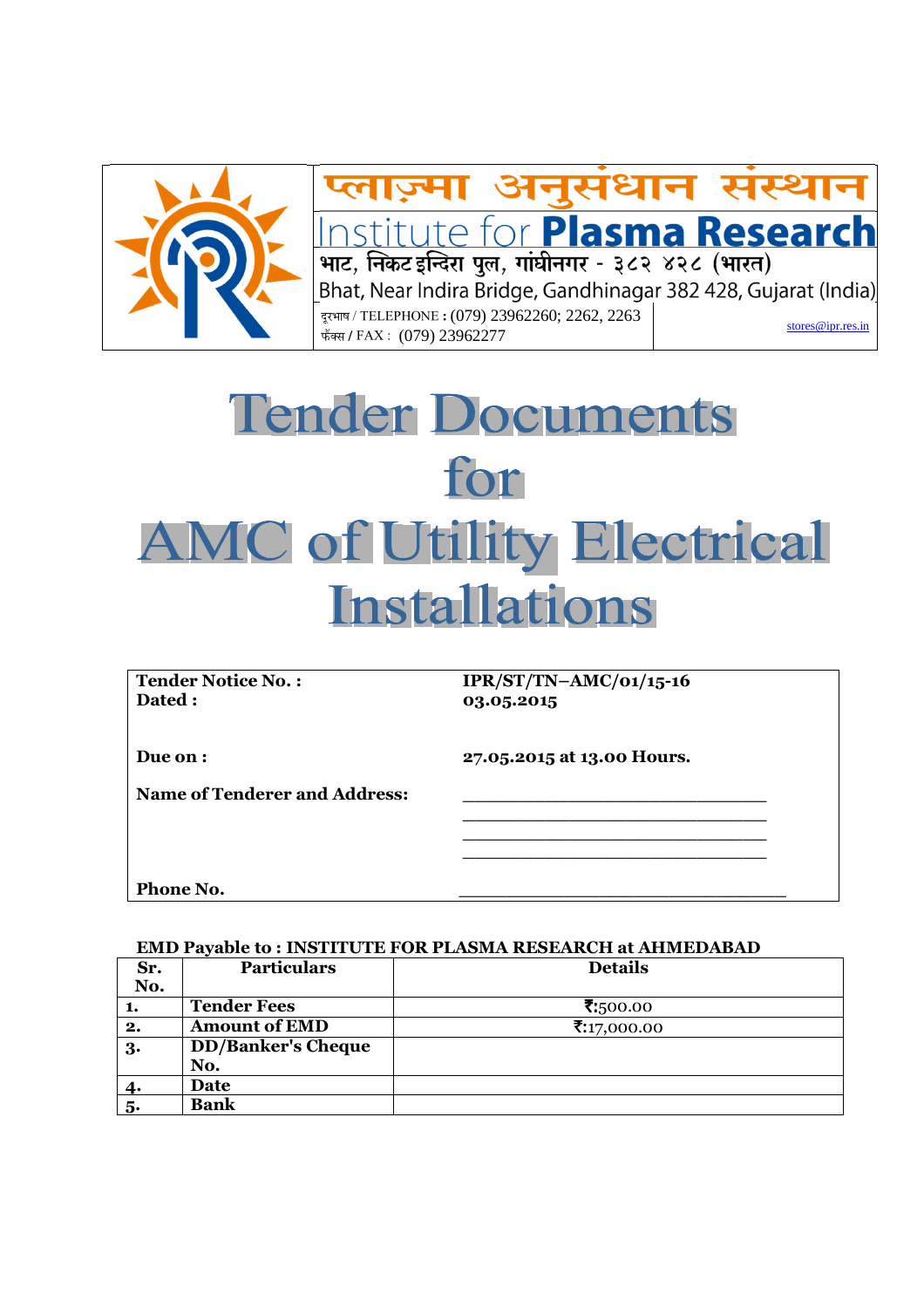

## **INDEX**

| Sr. | <b>Particulars</b>                            |           |
|-----|-----------------------------------------------|-----------|
| No. |                                               | No.       |
|     | <b>COVERING PAGE</b>                          | 01        |
| 2.  | <b>INDEX</b>                                  | 02        |
| 3.  | <b>TENDER NOTICE</b>                          | $03 - 04$ |
|     | SCOPE, TERMS AND CONDITIONS AND OTHER DETAILS | $0,5-11$  |
| -5. | <b>SCHEDULE OF RATES</b>                      | 12        |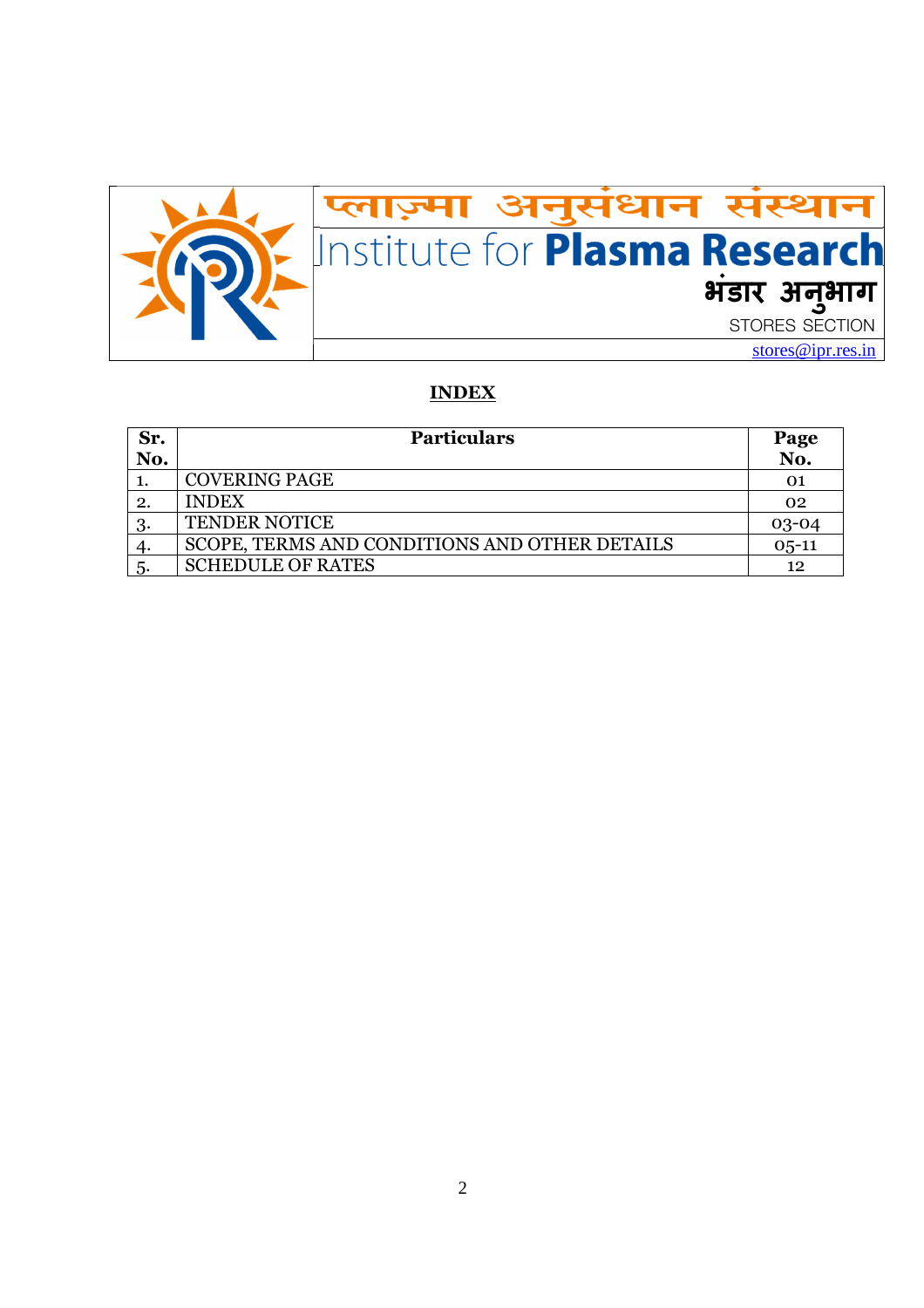

# **DETAILED TENDER NOTICE No. IPR/ST/TN-AMC/01/15-16 dated 03.05.2015**

Sealed tenders are invited in sealed Envelope from the bidders who meet the following Eligibility Criteria for satisfactory maintenance of Utility Electrical Installations at various locations in IPR main campus and other IPR establishments known as IPR Extension Lab/FCIPT/ITER India, GIDC, Gandhinagar and Hostel/Guesthouse Campuses for a period of 01 year :-

### **Eligibility Criteria:**

Bidders having similar work experience and should have carried out at least single work similar in nature (AMC), worth not less than  $\bar{\mathbf{z}}$ :12 lakhs or two works each of  $\bar{\mathbf{z}}$ :9 lakhs or three works each of `:6 lakhs per annum preferably from Central or State Govt. organization within last 3 years (i.e. between 01.04.2012 and 31.03.2015) must furnish documentary proof in respect of following information while making request for tender documents.

- 1. Company's profile, Local Office status, Bankers, Manpower and Experience.
- 2. Electrical Class I License
- 3. Supervisor (Diploma with min. 3 years experience) Supervisory license and Relevant **Certificates**
- 4. Work completion and performance Certificate
- 5. A List to be furnished for number of qualified technical people in employment and their qualification.
- 6. Last 3 years audited balance sheets of the company
- 7. Latest income tax clearance certificate
- 8. Proof of valid registration in appropriate class in CPWD, MES, Railways, state PWDs and experience in carrying- out similar nature of works
- 9. Performance certificate from the client and or consultants of the completed works

| Tender No.           | Tender             | EMD in ₹: | Date for             | Date<br>Due | of<br>  Time |
|----------------------|--------------------|-----------|----------------------|-------------|--------------|
| and                  | Fee in $\bar{z}$ : |           | Receiving<br>Request | and time    | Opening      |
| Date                 |                    |           | for Issue of Tender  |             |              |
|                      |                    |           | Documents upto       |             |              |
| IPR/ST/TN-           | 500.00             | 16,000.00 | 08.05.2015 at        | 13.00       | 15.30        |
| $AMC/O1/15-16$ dated |                    |           | 17.30 hours.         | Hours on    | Hours on     |
| 03.05.2015           |                    |           |                      | 27.05.2015  | 27.05.2015   |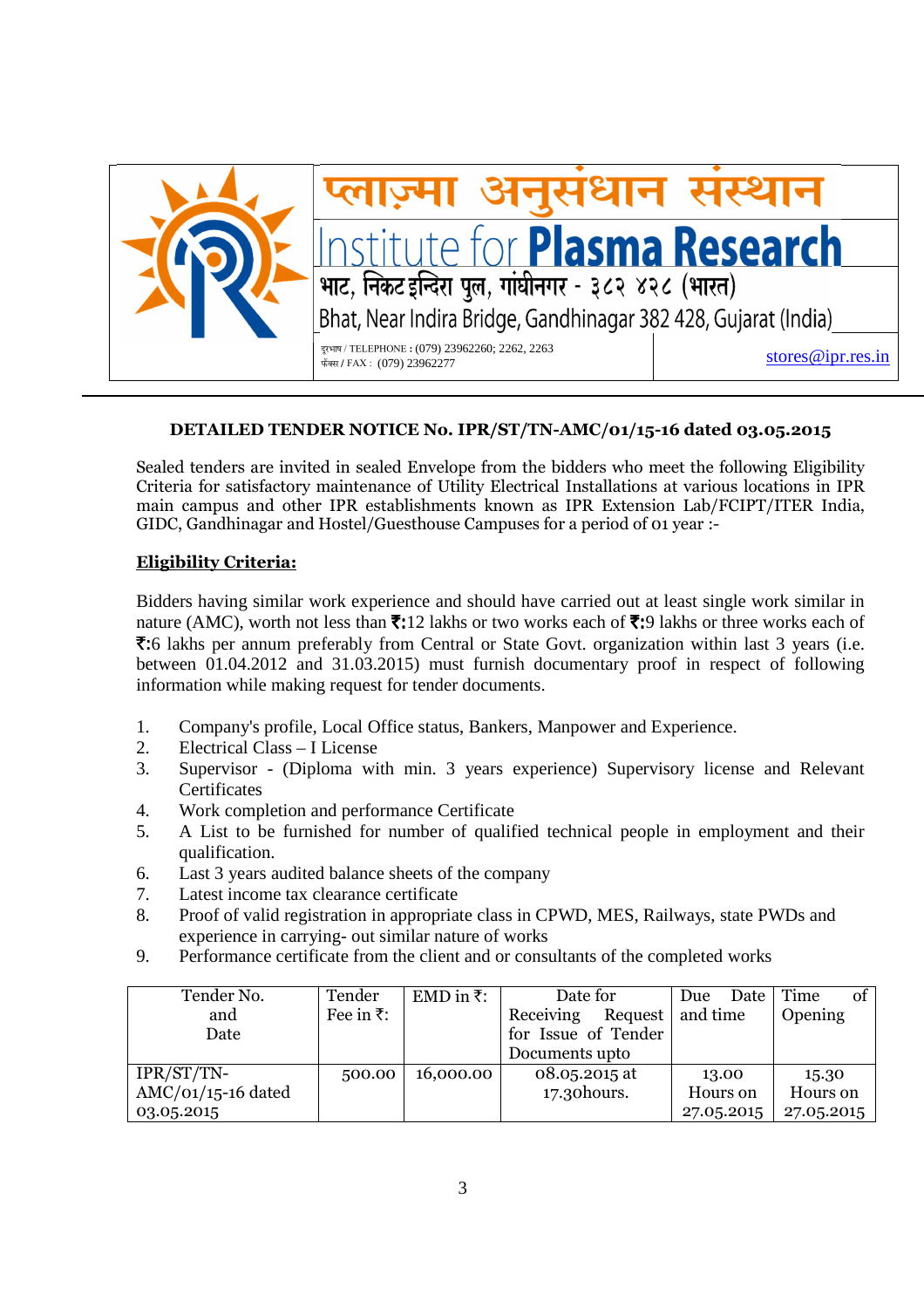Bidder who meet the Eligibility criteria as specified above at (1) to (9), may arrange to submit written request for issue of Tender Documents to the Stores Officer by 08.05.2015 along with tender fee of ₹:500.00 (non refundable) by DD/Banker's cheque in favour of "Institute for Plasma Research" payable at Ahmedabad.

Tender should be submitted in sealed Envelope Superscribing Tender No. Date, Due date and Brief Description of tendered item along with Tender Fee and EMD, should be submitted to the Stores Officer at the above address by **1300 hrs on** 27.05.2015. Tender shall be opened on the same day i.e. 27.05.2015 at **15.30 hrs** in the presence of attending tenderers or their authorized representatives (carrying authority letter).

Tender Notice and Tender Document can also be viewed and downloaded from our website http://www.ipr.res.in/purchasetenders.html. The Director, IPR reserves the right to accept or reject the tenders in full or part thereof without assigning any reasons.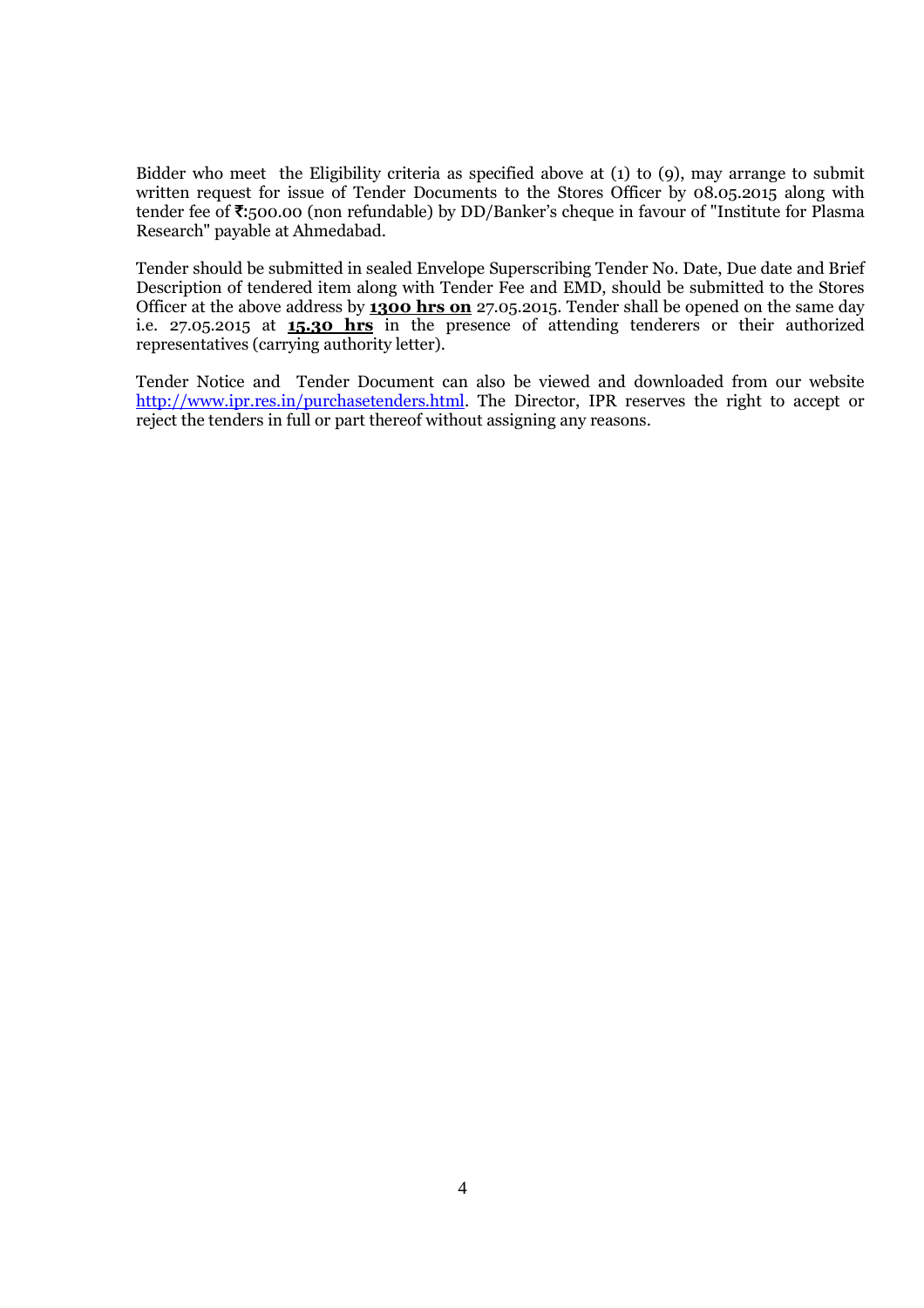#### **1. SCOPE**

#### **MAINTENANCE OF ELECTRICAL INSTALLATIONS AT INSTITUTE FOR PLASMA RESEARCH (IPR), GANDHINAGAR AS DETAILED BELOW :**

- **1. The Vendor should be responsible to keep 100% Availability and Healthiness of various Electrical utility systems at IPR/FCIPT/IPR Extension Laboratory/ITER-INDIA/Hostel/Guesthouse campuses.**
- 2. Electrical maintenance of offices, Bore well pump motors, Street lighting and compound wall/periphery lighting inside IPR, FCIPT, ITER-INDIA and IPR Extension Laboratory campuses.
- 3. Electrical maintenance of non-operational area in side IPR like meeting rooms, canteen, library, Guest house, corridors, toilets including street light and periphery lighting as directed.
- 4. Electrical maintenance of operational area in side IPR such as Power Panels in AC plants.
- 5. Attending, rectifying power OFF complaints and restoring it at any time on emergency.
- 6. Verifying the tripping of ELCB and MCBs.
- 7. Replacing of burnt out or damaged bulbs, Tube lights, switches, sockets, holders, fans, lighting fixtures, switch boards, MCBs, ELCBs, and any works given by Electrical Department.
- 8. Cable laying, wiring and lighting etc as per the user's/Department's requirement.
- 9. Dismantling of burnt pump motors, burnt ceiling fans, burnt chokes of light fixtures and installing the same after repairs, for which materials will be issued by the department free of cost
- 10. Fixing of Geysers, repairing of geysers for the replacement of defective thermostat, rectification of major leaks of the geyser.
- 11. Repairing / Replacement of the burnt chokes of street light fixtures and changing of fused lamps in the fixture.
- 12. Periodical maintenance of light fittings, street light fittings, ceiling fans, exhaust fans including repairs like replacement of fused lamps and tubes, checking of chokes, capacitors, starters, holders, terminals, control gears, regulators etc.
- 13. Diagnosing the cable fault and rectifying the defects by providing straight through joints, end terminations etc., as directed.
- 14. Maintenance of internal Telephone lines, instruments, junction boxes and wiring for new connections if required.
- 15. Preventive maintenance of above listed installations to be carried out in a well planned manner with periodicity as detailed in general, as directed.
- 16. Electrical complaints, other than the above mentioned shall also be executed by the contractor, as per the directions.
- 17. The work allotted shall be attended to, within 4 hours and reported to Head, Electrical Maintenance for its progress.
- 18. Preventive maintenance shall be effectively carried out in consultation with Head, Electrical Maintenance as mentioned below.
- 19. Keeping the maintenance records updated and logging the day-to-day works executed.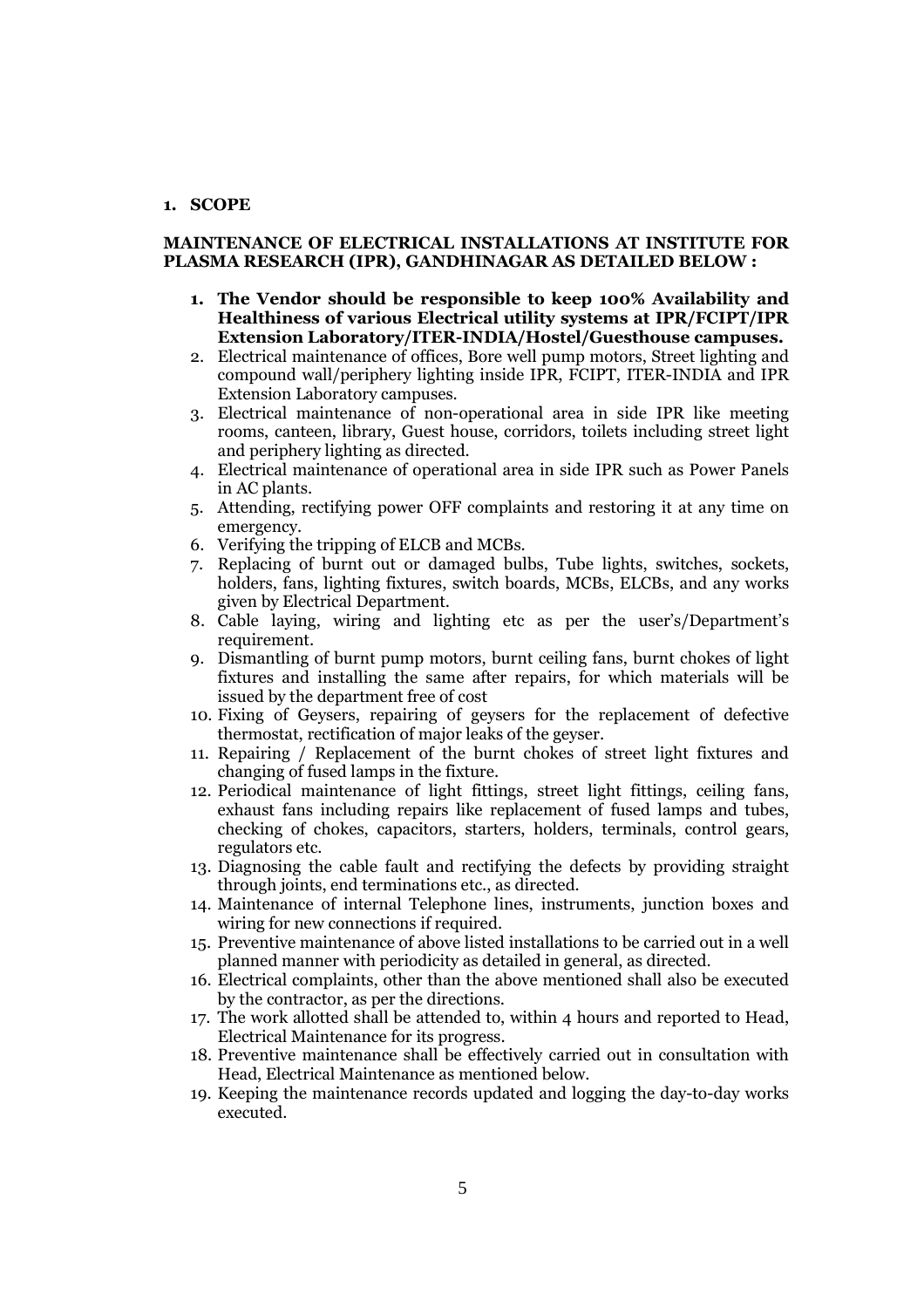- 20. Keeping the record of materials received for the day-to-day works and materials used at different locations.
- 21. Helping the IPR personnel in the execution of new job requirements.
- **22.In addition to this any other electrical work allotted by the Head, Electrical Maintenance to be attended.**

#### **PREVENTIVE MAINTENANCE SCHEDULE**

**1. Once in three months** 

Pump Motors, MV Panels, Feeder panels, Switchgears, Streetlight and Periphery Lighting etc

- **2. Once in Six months**  Feeder Panels, Cables, Ceiling Fans, Geysers and energy meter panels etc
- **3. Once in a Year**  Earth resistance measurement of all installations identified by Head, Electrical Maintenance.

#### **2. CRITERIA FOR ISSUING TENDER DOCUMENTS:**

Bidders having similar work experience and should have carried out at least single work similar in nature (AMC), worth not less than Rs 12 lakhs or two works each of  $\bar{\tau}$ :9 lakhs or three works each of  $\overline{\mathbf{z}}$ :6 lakhs per annum preferably from Central or State Govt. organization within last 3 years (i.e. between 01.04.2012 and 31.03.2015) must furnish documentary proof in respect of following information while making request for tender documents.

- 1. Company's profile, Local Office status, Bankers, Manpower and Experience.
- 2. Electrical Class I License
- 3. Supervisor (Diploma with min. 3 years experience) Supervisory license and Relevant **Certificates**
- 4. Work completion and performance Certificate
- 5. A List to be furnished for number of qualified technical people in employment and their qualification.
- 6. Last 3 years audited balance sheets of the company
- 7. Latest income tax clearance certificate
- 8. Proof of valid registration in appropriate class in CPWD, MES, Railways, state PWDs and experience in carrying- out similar nature of works
- 9. Performance certificate from the client and or consultants of the completed works

#### **3. GENERAL**

- 1. The bidders are advised to visit and inspect the site before submitting the offer.
- 2. The Operation, Maintenance and services shall be carried out as per the direction given by the Maintenance Department.
- **3. The Contractor shall arrange to execute operation and maintenance services only through qualified electricians who are**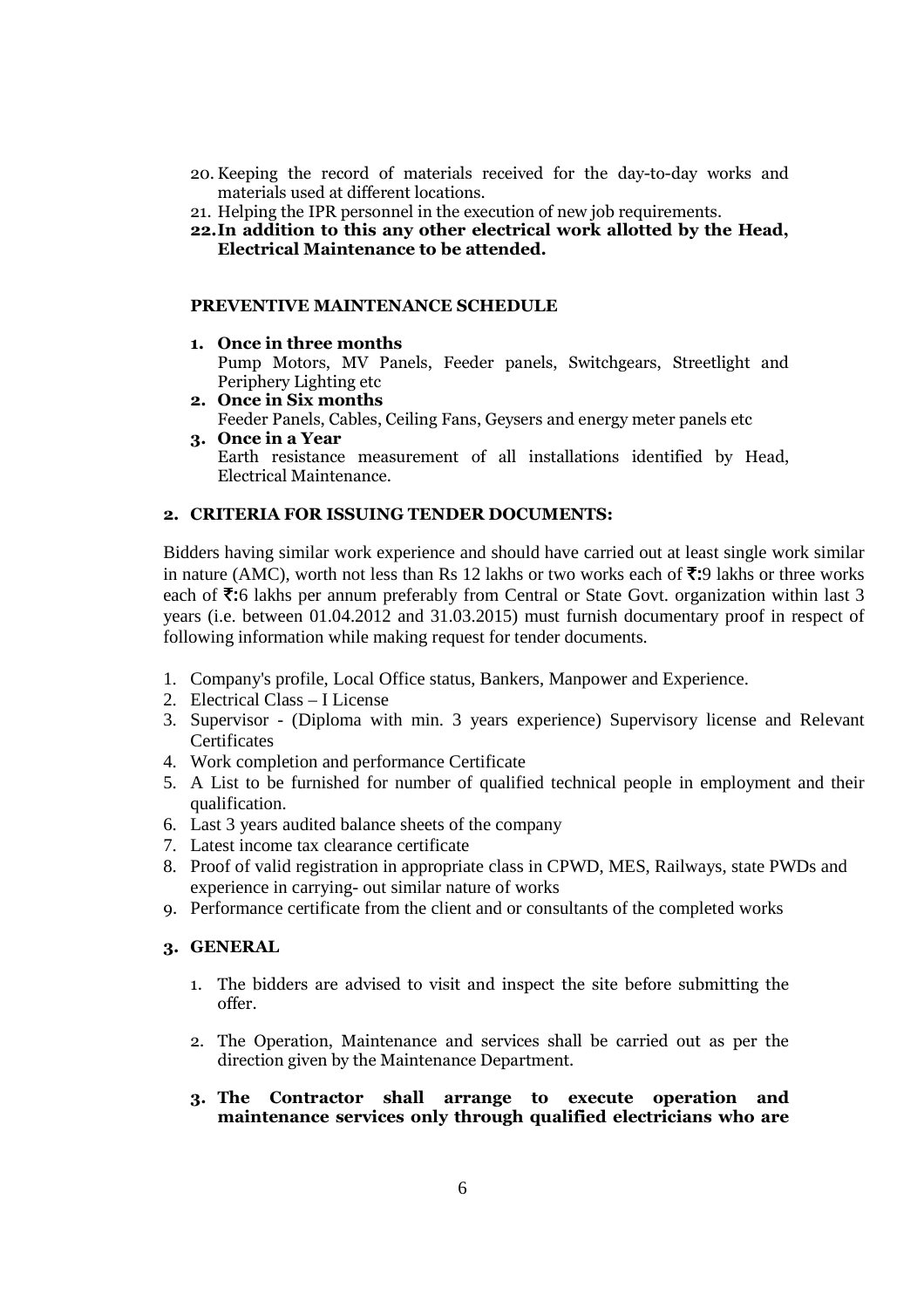#### **permitted to work on electrical installations by appropriate competent authority and as per IE rules 2003.**

- 4. The Contractor and his service provider / work force shall strictly follow the security instructions and safety instructions as imposed by the Department.
- 5. A full time supervision by the Supervisor at site is compulsory during any maintenance services, which shall strictly comply to relevant I.E., rules.
- 6. The scope of services includes servicing and routine repair as per manufacturers recommendations and IPR division in-charge direction, including minor repairs and replacement of parts and accessories.
- 7. The Services include attending day-to-day complaints and maintaining record for the same as required.
- **8. All tools and tackles required for effective maintenance such as Multi meter, Megger, Clip on ammeter and Earth tester etc. shall be provided by the contractor and should be available at site till completion of the contract period. All the meters & testing equipment, which are used at site, should be periodically calibrated from authorized test laboratory.**
- **9. The Department will supply all the spares and consumables required for operation, maintenance & services at free of cost.**
- **10.Periodical cleaning, testing & routine maintenance of electrical system is to be done as recommended by manufacturers, and as directed by IPR Electrical Division in-charge.**
- 11. The Contractor shall ensure and display the monthly duty chart / Shift roster provided by IPR Electrical Division in-charge. For leave replacement service providers / work force should also be identified at the beginning of the contract such that they should also be aware of the operation & maintenance of the system fulfilling all other conditions as described in.
- 12. It shall be the responsibility of the Contractor for the safety of service providers / work force and maintain cleanliness of the installation/equipment's particularly which are under his sole possession/use as required. All his service providers shall be provided with Identity card as per the norms of the Department.
- 13. The Contractor shall furnish local contact telephone number, Mobile number & contact address.
- 14. The Contractor shall be responsible to maintain records and furnish data about mandatory tests i.e. insulation and earth tests of all the installation as per I.E. rules & IS. Specifications.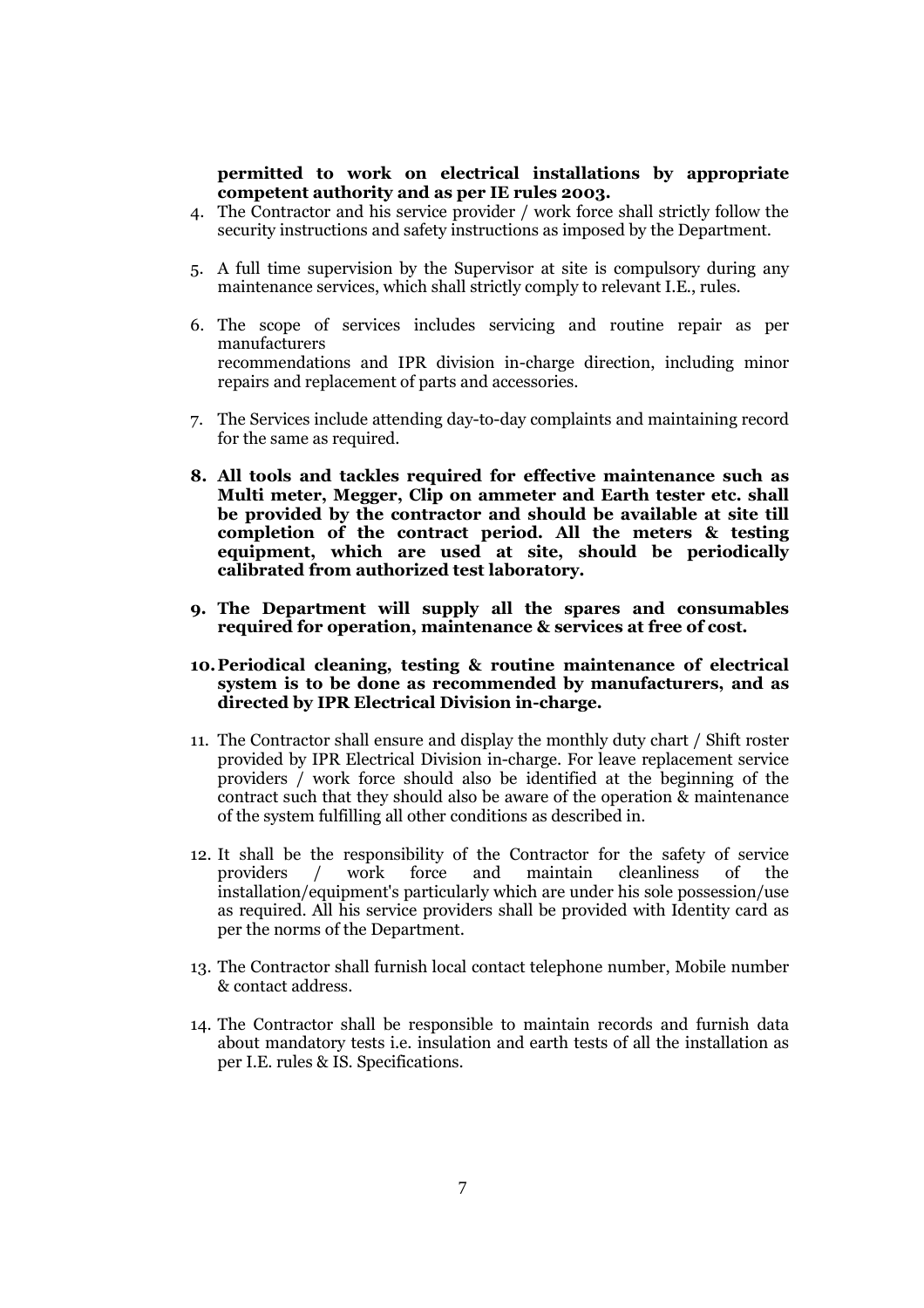- **15. The Contractor shall be responsible to provide & maintain records at IPR site e.g. attendance of duty staff, log books for equipment etc as required.**
- **16. It shall be the responsibility of contractor to maintain and hand over back the installation covered under the scope of service after completion of operation maintenance services in good working condition as required.**
- 17. The contractor shall be responsible for the equipment, materials handed over to him, and in case of any mishandling or missing the same shall be replaced or repaired at his own risk and cost.
- 18. All dismantled/unused materials shall remain the property of Department and shall be the responsibility of the contractor to return back the same to IPR store periodically as required failing which recovery shall be made at double the market rates from the Contractor.
- 19. Any damage done to the existing installation, equipment or to the building particularly due to negligence shall be entire responsibility of Contractor to repair, rectify or replace the same free of cost.
- 20. The installation equipment covered under this operation and maintenance contract are briefly as mentioned in the scope. The same shall be signed by the Contractor in token of having taken over Operation & maintenance services in hand and shall be liable to hand over back the installation/equipment as incorporated therein after due completion of the operational maintenance service.
- **21. The Contractor shall provide proper uniform, shoes and other safety gadgets like hand gloves, raincoats etc., for the service provider engaged by him during Operation and maintenance services at site.**

#### **22.The contractor shall make own arrangements for transport and other logistics to service providers / work force.**

- 23. Contractor shall fully responsible for releasing payment to service providers/work force engaged by him as per the Minimum Wages act within 10th of every month and also shall be responsible for complying with the labour regulations in vogue regarding the maintenance of attendance and other registers etc. The Contractor in addition to the above is also fully / wholly responsible for Provident fund and ESI formalities to be complied with the service providers engaged by him as applicable to Govt. rules and he should indemnify the department wholly/fully these implications / eventualities.
- 24. The service providers deployed at site of services to be carried out shall be trained and qualified as per the CPWD standards and should be able to behave properly with the Staff of our Institute and Visitors. In case of complaint about any misbehavior & or for improper working of any of service providers of Contractor is received or noticed the concerned service provider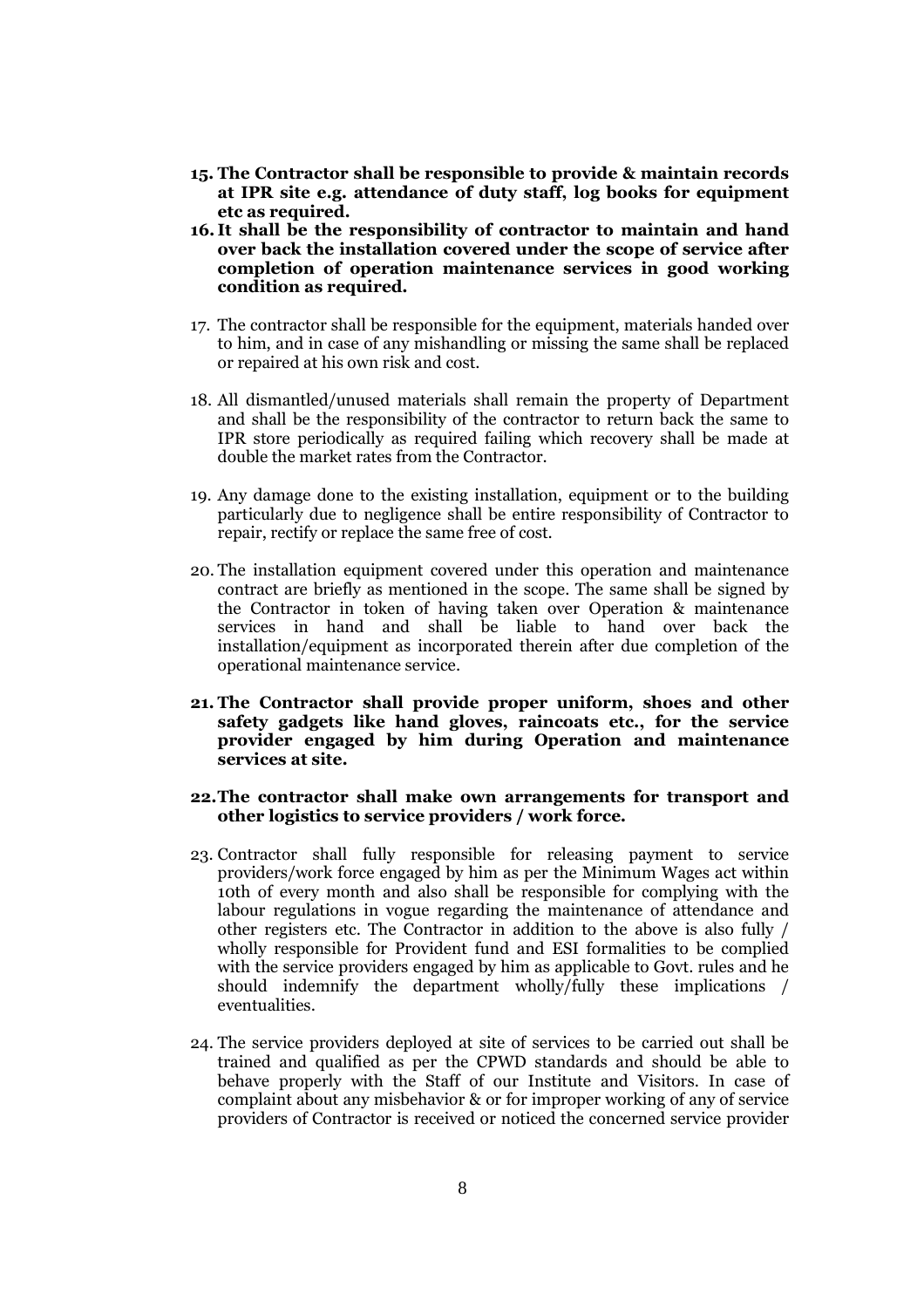shall be removed and to be suitably replaced by the Contractor immediately failing which it shall be presumed that no such service provider and accordingly the corresponding charges will be deducted from the bill.

- 25. In case of any accident occurs due to any reasons during duty hours within IPR/FCIPT/ITER\_INDIA/IPR Extension Laboratory/Hostel/Guesthouse campuses, Department will not be responsible in any way for the same. No extra payments shall be made to the Contractor and No claim what so ever nature will be given or paid on this account and Contractor is fully responsible for such eventualities and he should indemnify the Department from such happening.
- 26. Unauthorized person belonging to the Contractor will not be allowed to enter IPR campus.
- 27. The Contractor shall be responsible for the entire criminal, civil, liabilities arising during the contract period and he should indemnify the Department from such implication /eventualities / happenings.
- 28. The Contractor or his bonafied representative shall regularly visit the site and meet the In charge to take instructions, monitor operations and review the complaint register/site order book, thereby attending the site requirements efficiently & effectively, failing which In charge shall be free to take suitable action as per relevant terms & conditions of agreement at his discretion as required.
- 29. Department may ask contractor to supply additional similar manpower during exigency / critical operations other than the scheduled supply against extra payment as per their offer.
- 30. **Tenure of the Contract is for 01 (One) year i.e. from 01.08.2015 to 31.07.2016. However, First three months will be on a trial basis. If the work is found satisfactory during the trial periodd, the contract will be extended upto 31.07.2016. Which can be extended for a further period of one more year on same rates, terms and conditions on mutual consent.**
- 31. The work performance of the contractors & individuals service providers will be assessed periodically (once in three months) and if the same is found unsatisfactory the contractor should immediately replace the service provider / work force.
- 32. The contract may be terminated at any time without giving further notice by the competent authority, if the quality of the work is found not satisfactory.
- 33. In case Contractor is fails to provide Supervisor as per schedule  $\bar{\tau}$ :450.00 will be deducted per day and if he fail to provide other service providers as per schedule  $\overline{\tau}$ :300.00 will be deducted per day irrespective of their level.
- 34. If the Contractor fails to carry out the services assigned within reasonable period a penalty of  $\overline{\mathfrak{Z}}:250.00$  per service will be recovered from the bills.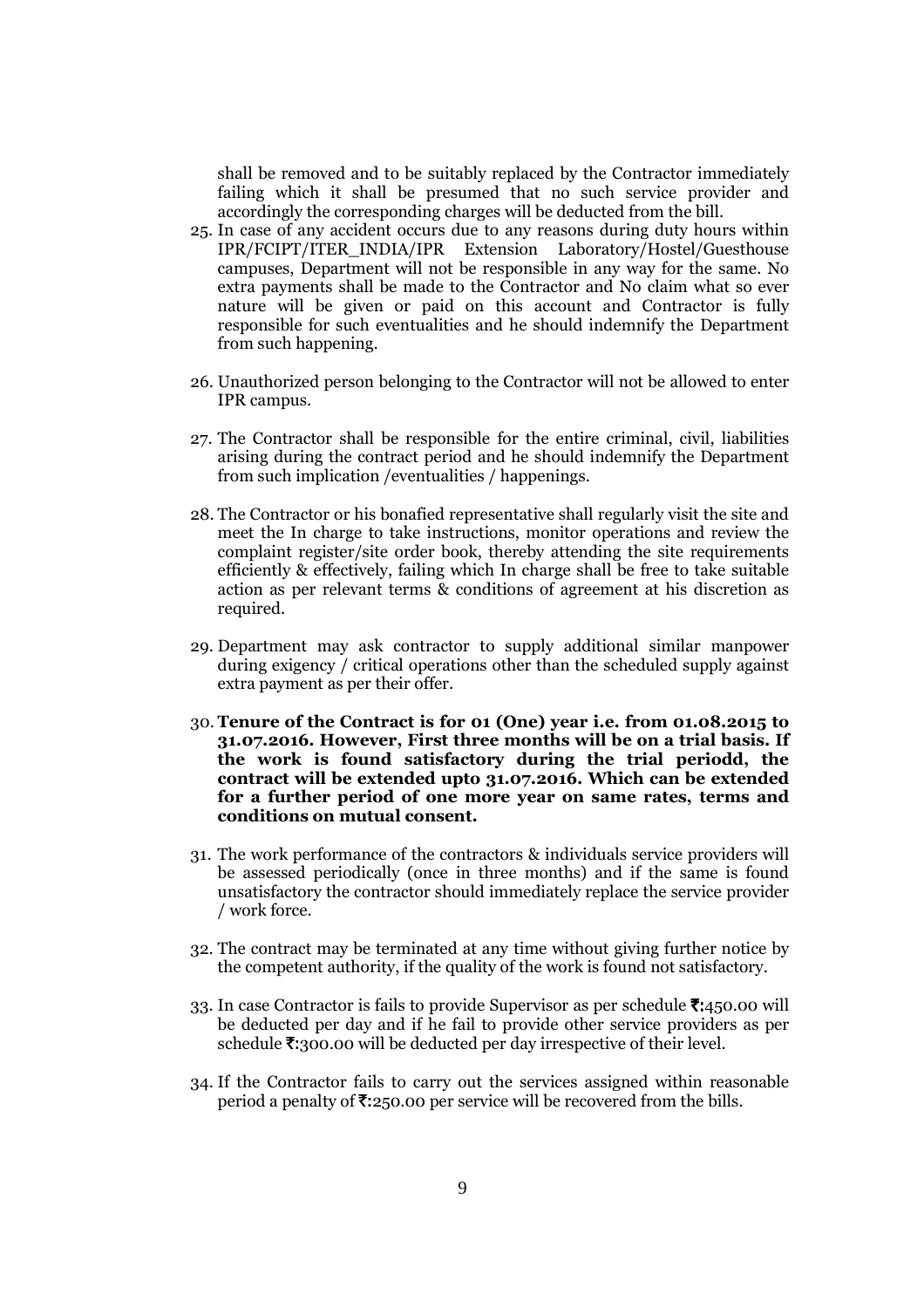- 35. In case the person on duty found sleeping will be fined  $\bar{\mathfrak{Z}}$ :250.00 per service
- 36. The contract can be terminated by the Department within one month notice and proportionate payment shall be made if the Contractor fails to provide the requisite service provider or repeatedly fails to carry out the services satisfactorily.
- 37. NO Advance payment will be made.
- 38. The contract is a fixed price contract & no escalation will be permissible during any stage of contract.
- 39. Income tax, TDS, as applicable from time to time shall be recovered from monthly bill, to this necessary certificate will be provided by the Department Accounts section.
- 40. The Contractor shall provide a Security Deposit in the form of Bank guarantee / Demand Draft for 10% of total contract value for a period of 1 year, which can be extended by another 12 months in case of extension of AMC, thus totally 24 months contract, which will be released only after satisfactory completion of the work as mentioned in.
- 41. Pro rata amount will be paid on monthly basis and shall be paid within 10 days from the date of submission of bill duly certified by IPR Electrical Division In-charge.
- 42. At IPR, Contractor shall keep all machineries and equipment in working condition all the time during contract period. The Electrical supply of Institute and other campuses shall not be affected at any time due to any negligence or careless operation by the contractor or his service providers. In such case liquidated damages  $\omega$   $\ddot{\mathbf{\cdot}}$  (600.00 per hour for the down time will be charged.

#### 4. REQUIREMENTS

The Contractor is responsible to provide Services from below listed Qualified and well experienced personnel, who can independently handle, Operate and maintain electrical installation as per the guidelines of IPR Electrical Division In-charge. The work force to be deployed will be screened for technical capability by the Department to ensure the deployment of suitable candidates by the contractor.

- Electricians (ITI-Electrical) 5 Number
- Telephone Wireman/Technician 1 Number
- Technician Helper to Electricians/Wireman 3 Numbers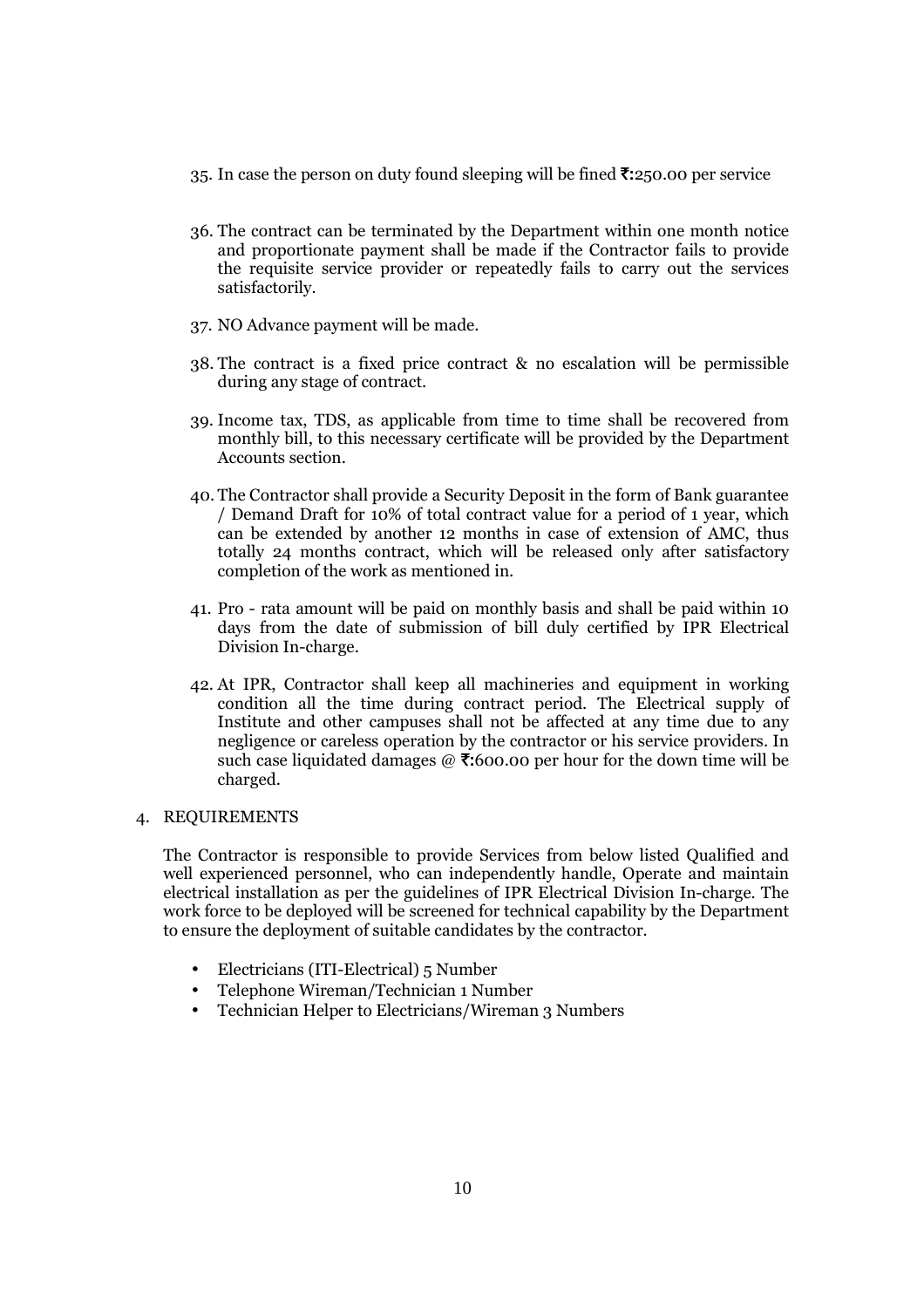#### **Electrician/Wireman:**

The person who works should have Electrical/Wireman Trade ITI certificate from Govt. approved or Govt. recognized institution. They should have a practical experience of not less than 1 (one) year. He should also have valid electrical wireman license issued by local authorized Electrical Inspectorate, for the operation and maintenance of the said electrical equipment's & voltage level.

#### **Helper to Electrician:**

The services should be obtained from those having minimum 3 years working experience with Electrician in the field of electrical systems. Should have minimum qualification up to class 7th passed, and should be capable of reading & writing and capable of expressing clearly in local language.

| <b>Man power Deployment</b> |                        |                                         |  |  |  |  |
|-----------------------------|------------------------|-----------------------------------------|--|--|--|--|
| <b>Shift</b>                | <b>Time</b>            | <b>Manpower</b>                         |  |  |  |  |
| General Shift               | 08.30 hrs to 18.00 hrs | Electrician :- $5$ Nos                  |  |  |  |  |
| General Shift               | 08.30 hrs to 18.00 hrs | Telephone Wireman/Technician :- $1$     |  |  |  |  |
|                             |                        | No.                                     |  |  |  |  |
| General Shift               | 08.30 hrs to 18.00 hrs | Helper to Electricians / Technicians :- |  |  |  |  |
|                             |                        | $3$ Nos                                 |  |  |  |  |

| Manpower requirement per year From 01.08.2015 to 31.07.2016 |                       |       |                       |           |                                                                   |  |
|-------------------------------------------------------------|-----------------------|-------|-----------------------|-----------|-------------------------------------------------------------------|--|
| <b>Manpower</b>                                             | Per<br>$\text{shift}$ | shift | $\bf days$ $\bf days$ | (Sundays) | No of $\vert$ No of $\vert$ No of off $\vert$ Net working<br>days |  |
| Electrician                                                 | 5                     |       | 366                   | 53        | 313                                                               |  |
| Telephone Wireman/Technician                                |                       |       | 366                   | 53        | 313                                                               |  |
| Electricians/<br>Helper to<br>Technicians                   | 3                     |       | 366                   | 53        | 313                                                               |  |